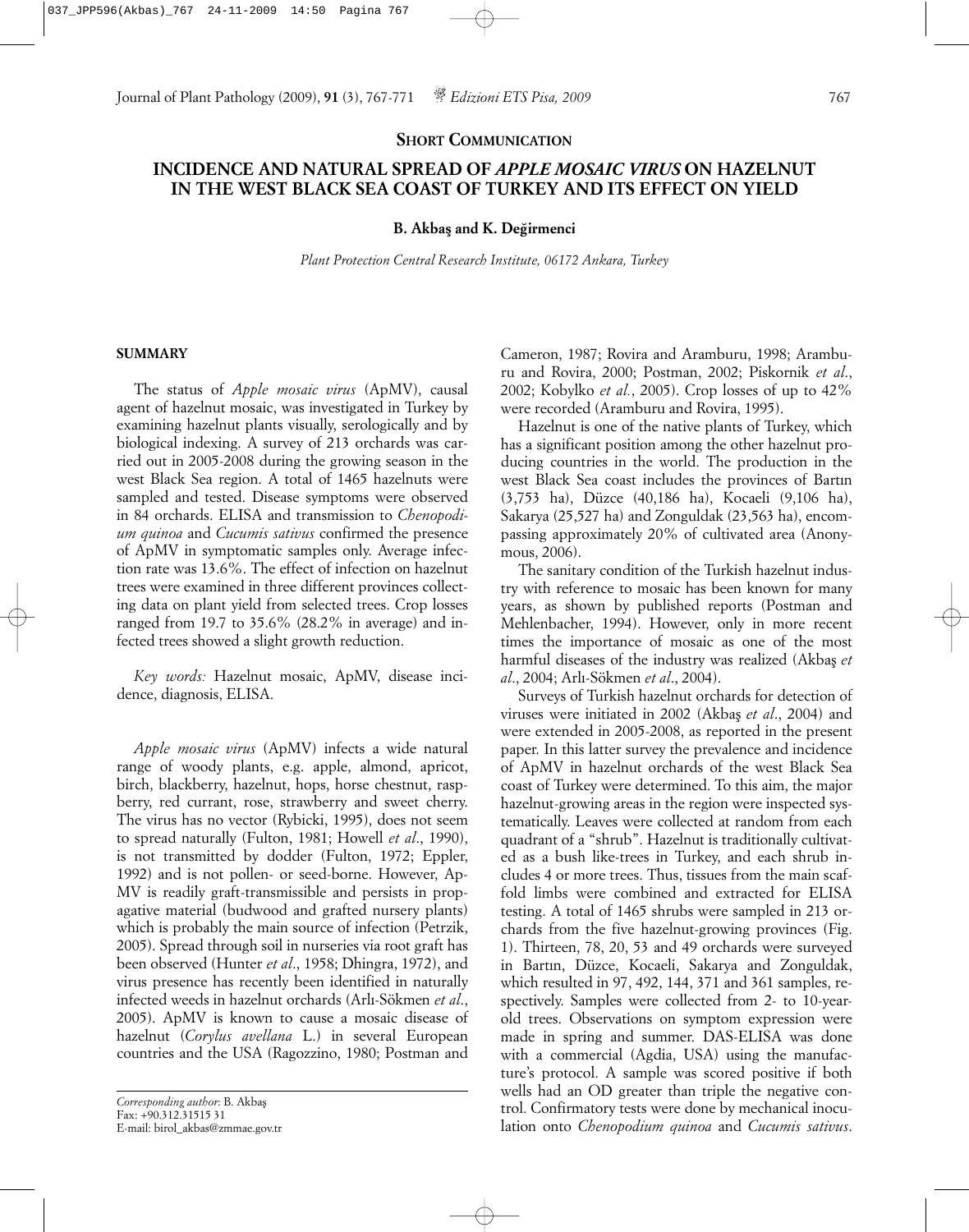

**Fig. 1.** Surveyed areas of the west Black Sea coast of Turkey.

The effect of ApMV infection on the performance of hazelnut trees was assessed measuring fresh weight of shrub yield and its vigour. Virus-negative and virus-positive shrubs were predetermined serologically. Selected shrubs in an orchard were in the same rows, had the same age and belonged to the same variety. Selected orchards were four in the province of Bartın, six in Düzce, and six in Zonguldak. Orchards were established on the plain in Düzce, and on the hills in Bartın and Zonguldak. Two or three ApMV-positive and negative shrubs from every orchard surveyed were identified and yield data were assessed for three years. Data taken from all shrubs were evaluated for each orchard separately. Plant growth was also observed.

All data were subjected to analysis of variance (ANOVA) using SPSS procedures and the means were compared using Duncan (1955) multiple range test. Abbott's formula was used to determine % influence of ApMV on hazelnut yield.

ApMV infections were observed in almost half the surveyed orchards with incidence ranging from 4 to



**Fig. 2.** ApMV symptoms on hazelnut leaves.

20%. Symptoms consisting of yellow rings and lines, yellow flecking, oak leaf pattern and broad vein banding (Fig. 2) were generally expressed on a single branch or on one side of the tree. ApMV was detected throughout each infected tree, but not necessarily in all trees of the same shrubs (each shrub includes 4 or more trees). In general, symptomatic trees occurred in close proximity to one another. Taking into account the effects of regions, grower practices and orchard ages, disease incidence did not vary significantly during the four years of observations.

A total 13,6% of the ELISA-tested hazelnut trees (197 out of 1465 shrubs) were infected by ApMV. All trees with mosaic symptoms tested positive, whereas most of the symptomless trees reacted negatively. The highest extinction values were recorded from young leaves collected in spring. Even so, ApMV was detected from diseased leaves also in summer.

Transmission of ApMV to *C. quinoa* and *C. sativus* was obtained under greenhouse conditions. *C. quinoa* reacted with mottling, whereas *C. sativus* showed chlorotic local lesions followed by systemic yellowing and stunting. These plants tested positive for ApMV in ELISA. ApMV was detected in 84 of 213 orchards. These numbered 5, 33, 8, 22 and 21 in Bartın, Düzce, Kocaeli, Sakarya and Zonguldak provinces, respectively. The highest ApMV infection was found in Düzce (14.8%) and the lowest in Kocaeli (12,5 % ) (Table 1).

The assessment revealed a marked influence on yield and growth of ApMV in infected shrubs. Mosaic symptoms were especially prominent in trees older than 6 years. As shown in Table 2, in half of the orchards (8 out of 16) there was a significant variation in nut yields between virus-infected and healthy shrubs in function of the year. However, in the other half, differences were significant in function of the sanitary status (healthy vs infected shrubs) rather than the year (Table 3). Nut cluster weight was reduced in average by 28.18% in Ap-MV-infected hazelnuts, nut size was also reduced and many clusters contained empty nuts. Significant differences in yield losses were recorded among provinces and orchard topography (hilly vs. plain). Decrease in fruit yield of ApMV-infected shrubs averaged 19.66% in Bartın, 35.61% in Düzce and 28.27% in Zonguldak (Table 4). A slight growth reduction, as estimated visually, was observed in infected shrubs, which was more prominent in those older that 6 years. To our knowledge, this is the first extensive sanitary assessment of hazelnut mosaic in Turkey. As compared with the incidence of ApMV on hazelnut reported in the first virological study of Turkish hazelnut (Akbas *et al.*, 2004), the percentage of infected trees currently detected was much lower (13.58% vs. 73.3%). This difference is due to selection of samples. In our previous study, samples were selected taking symptoms into account with the aim of determining virus presence. This figure (73.3%)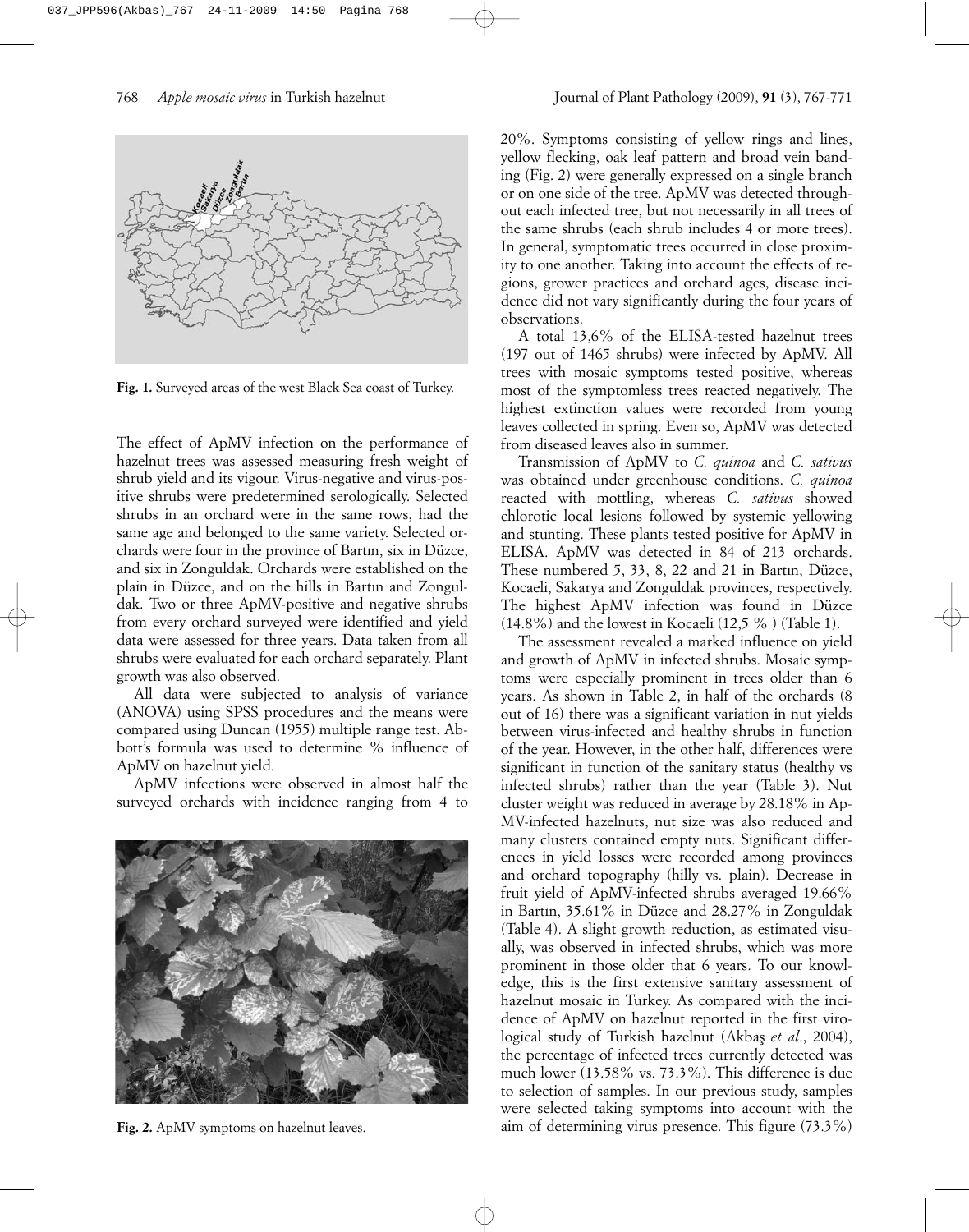| Provinces | Tested<br>orchards<br>(No.) | Infected orchards Tested<br>(N <sub>o</sub> ) | shrubs<br>(N <sub>o</sub> ) | Infected<br>shrubs<br>(No.) | Mean infection<br>rate<br>$(\%)$ |
|-----------|-----------------------------|-----------------------------------------------|-----------------------------|-----------------------------|----------------------------------|
|           |                             |                                               |                             |                             |                                  |
| Bartin    | 13                          |                                               | 97                          | 13                          | 13.4                             |
| Düzce     | 78                          | 33                                            | 492                         | 73                          | 14.83                            |
| Kocaeli   | 20                          |                                               | 144                         | 18                          | 12.5                             |
| Sakarya   | 53                          | 20                                            | 371                         | 47                          | 12.66                            |
| Zonguldak | 49                          | 19                                            | 361                         | 46                          | 12.74                            |
| Total     | 213                         | 84                                            | 1465                        | 197                         | 13.58                            |

**Table 1.** ApMV incidence in hazelnut orchards of the west Black Sea coast.

**Table 2.** Means of total nut cluster weight (kg) of healthy and ApMV-infected hazelnut shrubs in three harvest years.

| Ochards    | 1st year                  |                   | 2nd year            |                   | 3rd year                  |                   | Р       |
|------------|---------------------------|-------------------|---------------------|-------------------|---------------------------|-------------------|---------|
|            | Healthy                   | Infected          | Healthy             | Infected          | Healthy                   | Infected          | value   |
|            |                           |                   |                     |                   |                           |                   |         |
| Bartin 1   | $17.1 \pm 0.21$ a         | $16.0 \pm 0.23 b$ | $17.56 \pm 0.40$ a  | $15.2 \pm 0.12$ c | $15.96 \pm 0.12$ b        | $15.4 \pm 0.20$ c | 0.004   |
| Bartin 2   | $9.90 \pm 0.057$ a        | $8.66 \pm 0.29$ c | 9.73 $\pm$ 0.033 ab | $7.66 \pm 0.26$ d | $9.06 \pm 0.29$ bc        | $7.36 \pm 0.27$ d | 0,05    |
| Düzce 1    | $7.1 \pm 0.057$ b         | $3.76 \pm 0.28c$  | $9.0 \pm 0.11$ a    | $3.46\pm0.26$ cd  | $8.93 \pm 0.12$ a         | $2.76 \pm 0.14$ c | 0.004   |
| Düzce 2    | $5.33 \pm 0.088$ b        | $4.06\pm0.66bc$   | $9.9\pm 0.31$ a     | $4.0\pm0.28$ bc   | $5.23 \pm 0.14$ b         | $4.90\pm0.056$ b  | 0.003   |
| Zonguldak1 | $7.16 \pm 0.23$ b         | $4.33 \pm 0.16d$  | $7.16 \pm 0.23$ b   | $5.63 \pm 0.21$ c | $10.60 \pm 0.37$ a        | $4.36 \pm 0.26$ d | 0.0005  |
| Zonguldak2 | $7.03 \pm 0.26$ a         | $3.43 \pm 0.23$ c | $6.30\pm0.057$ ab   | $4.13 \pm 0.20$ c | $5.80 \pm 0.11 \text{ b}$ | $3.50\pm0.25$ c   | 0.05    |
| Zonguldak3 | $3.96 \pm 0.14 \text{ b}$ | $3.13 \pm 0.088c$ | $6.53 \pm 0.31$ a   | $3.43 \pm 0.17$ c | $4.26 \pm 0.14$ b         | $3.43 \pm 0.23$ c | < .0001 |
| Zonguldak4 | $4.10\pm0.057$ a          | $3.23 \pm 0.14d$  | $3.93 \pm 0.21$ ab  | $3.36\pm0.18$ cd  | $3.66 \pm 0.088$ bc       | $3.20 \pm 0.11$ d | 0.03    |

\* Figures followed by a small letter are significantly different (Duncan's multiple range test).

| Table 3. Means of total nut cluster weight (kg) of ApMV-infected hazelnut shrubs. |  |  |  |
|-----------------------------------------------------------------------------------|--|--|--|
|-----------------------------------------------------------------------------------|--|--|--|

| Orchards    | Healthy            | Infected           | P value |  |
|-------------|--------------------|--------------------|---------|--|
| Bartin 3    | 13.44 $\pm$ 0.37 a | $4.21 \pm 0.24$ b  | 0.36    |  |
| Bartin 4    | 5.93 $\pm$ 0.43 a  | $5.18 \pm 0.47$ b  | 0.71    |  |
| Düzce 3     | $8.51 \pm 0.19$ a  | $7.19 \pm 0.21$ b  | 0.26    |  |
| Düzce 4     | $7.61 \pm 0.21$ a  | $5.33 \pm 0.23$ b  | 0.61    |  |
| Düzce 5     | $5.85 \pm 0.19$ a  | $4.84\pm0.25$ b    | 0.09    |  |
| Düzce 6     | $13.28 \pm 0.23$ a | $12.51 \pm 0.19$ b | 0.41    |  |
| Zonguldak 5 | 6.16 $\pm$ 0.076 a | $5.63 \pm 0.15$ b  | 0.33    |  |
| Zonguldak 6 | $8.45 \pm 0.14$ a  | $7.88 \pm 0.18$ b  | 0.22    |  |

\*Figures followed by a small letter are significantly different (Duncan's multiple range test).

**Table 4.** Mean crop losses in ApMV infected shrubs in the provinces surveyed.

| Provinces            | Minimum crop loss<br>$\frac{9}{6}$ | Maximum crop loss<br>$\%$ ) | Mean crop loss<br>$(\%)$ | Standard error |
|----------------------|------------------------------------|-----------------------------|--------------------------|----------------|
| Bartin               | 3.51                               | 68.68                       | 19.66                    | 7.2959         |
| Düzce                | 5.80                               | 69.09                       | 35.61                    | 8.1266         |
| Zonguldak            | 6.75                               | 58.00                       | 28.27                    | 4.4398         |
| General mean $(\% )$ | 3.51                               | 69.09                       | 28.18                    | 3.6516         |

was the rate of positives out of total samples suspected to be infected. In the current survey, samples were collected systematically, the survey being targeted to the number of shrubs in each province. Field spread of Ap-MV was not apparent during our four-year study. The

mechanism of ApMV transmission in the field is unknown (Shiel and Berger, 2000). No natural spread was recorded by Fulton (1981) and Howell *et al*. (1990). The only effective transmission of ApMV in woody plant orchards is by infected propagative materials. This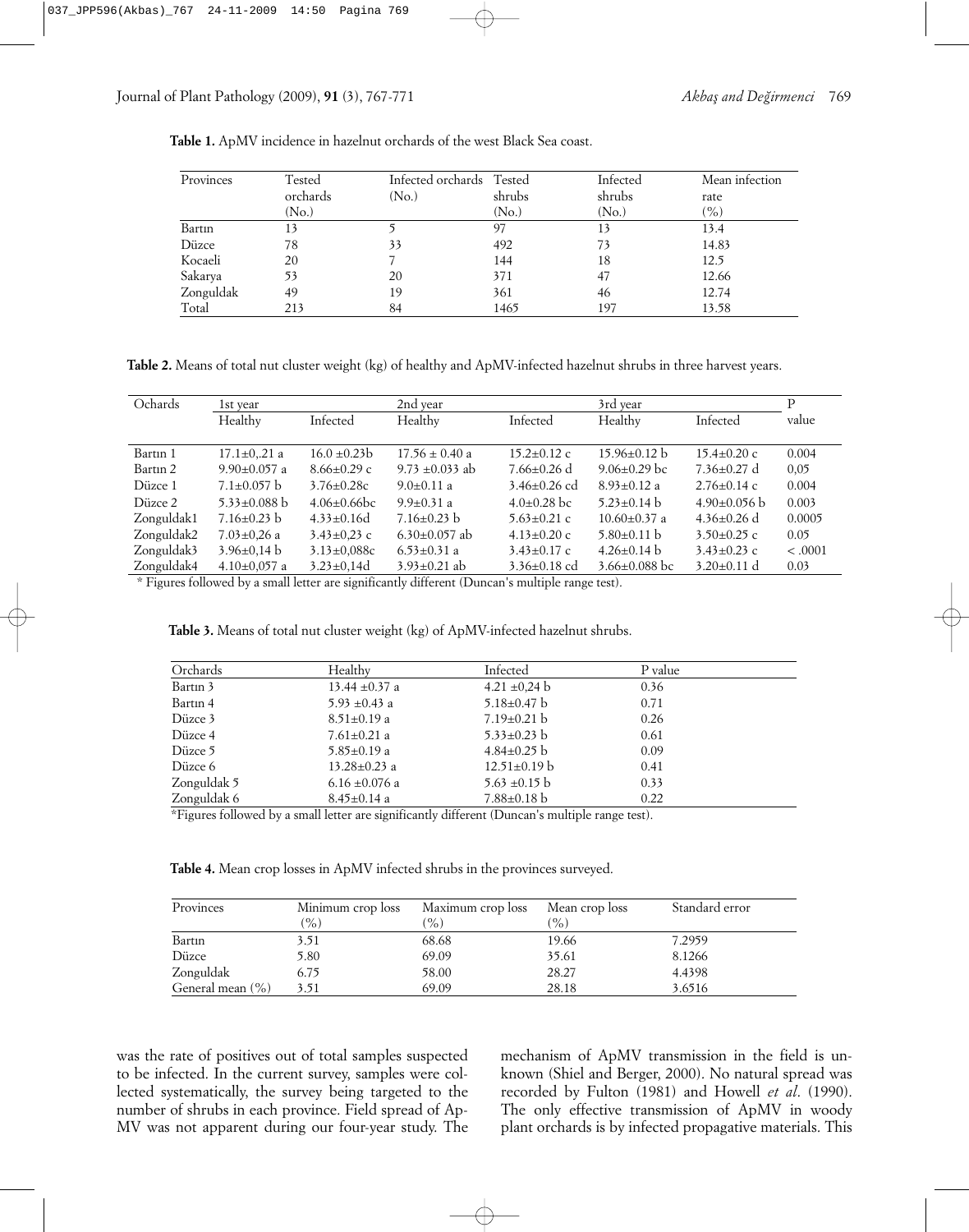notion supports our observations on natural spread, even though we did not address the mechanism of Ap-MV transmission in hazelnut orchards. The low incidence of ApMV in cultivated hazelnut populations and the absence of infection in wild seedling populations and the apparent lack of spread during our study, suggest that transmission by foliar or root contact among trees in hazelnut shrubs may be pathways of virus spread in commercial orchards. In other host plants transmission of ApMV was claimed to occur by foliar contact (hops) or root grafting (apple) (Hunter *et al.,* 1958; Dhingra, 1972; Pethybridge *et al*., 2002). Arlı-Sökmen *et al*. (2005) reported that ApMV-infected weeds are common place in hazelnut plantations of the central Black Sea region and that the virus could spread via root grafting, weeds or an unidentified arthropod vector. However, citing Fulton's (1966) paper, they wrote that this type of transmission would be unlikely. Arlı-Sökmen *et al*. (2005) observed a slow natural spread of ApMV in hazelnut orchards and attributed it to a slow migrating arthropod vector. In our investigation, diseased shrubs were clustered and this was attributed to transplanting of infected rooted suckers in spaces in close proximity to shrubs from which rooted suckers were taken. Our data on reduced nut yields in ApMV-infected hazelnut trees are in agreement with those reported by Aramburu and Rovira (1995), who estimated a 42% crop loss. In our study, the heaviest crop loss was 35.6% in Düzce whereas lower losses were recorded in Bartın (19.7%) and Zonguldak (28.3%). The effects of ApMV in other crops has been reported. For example, lower bud take and growth reduction were observed in grafted apple seedlings by Rebandel *et al*. (1979) and average losses of 25% were recorded by Martelli and Savino (1997) in almonds affected by almond mosaic, a complex disease in which ApMV plays a major aetiological role. In conclusion, we have found that ApMV is one of the most common pathogens in hazelnut orchards in the west Black Sea region of Turkey. Discussion with growers indicated that they had very little knowledge of virus diseases and their spread. The Hazelnut Improvement Program should therefore be a valuable aid to the hazelnut industry, enabling growers to reduce the incidence of ApMV infections in their plantations. To this aim, particular attention should be paid to avoid the use of diseased rooted suckers within and among orchards and provinces.

# **ACKNOWLEDGEMENTS**

We acknowledge E.N. Babaroglu, Plant Protection Central Research Institute, Ankara and M. Kan, Bahri Dagdas Agricultural Research Institute, Konya for doing statistical analysis.

## **REFERENCES**

- Akbas¸ B., Ilhan D., Atlamaz A., 2004. A preliminary survey for Hazelnut (*Corylus avellana* L.) viruses in Turkey. *Proceedings of the 6th International Congress on Hazelnut, Tarragona 2004*: 94.
- Anonymous, 2006. Turkish Statistical Institute Database.
- Arlı-Sökmen M., Kutluk-Yılmaz N.D., Mennan H., Sevik M.A., 2005. Natural weed hosts of *Apple mosaic virus* in hazelnut orchards in Turkey. *Journal of Plant Pathology* **87**: 239-242.
- Arlı-Sökmen M., Sevik M.A., Yılmaz M.A., 2004. Incidence of *Apple mosaic virus* infection in hazelnut (*Corylus avellana* L.) orchards of Samsun Province*. Proceedings of the 1th National Plant Protection Congress, Samsun 2004:173.*
- Aramburu J.M., Rovira M., 1995. Effect of Apple mosaic virus (ApMV) on the growth and yield of "Negret" hazelnut. *Acta Horticulture* **386**:565-568.
- Aramburu J., Rovira M., 2000. Incidence and natural spread of Apple mosaic ilarvirus in hazel in north-east Spain. *Plant Pathology* **49**: 423-427.
- Dhingra K.L., 1972. Transmission of Apple mosaic by natural root grafting. *Indian Journal of Horticulture* **29**: 348-350.
- Eppler A., 1992. Studies on the transmission of hop viruses by dodder, Cuscuta spp. *Mededelingen van de Faculteit Landbouwwetenschappen, Universiteit Gent* **57**:341-349.
- Fulton R.W., 1966. Mechanical transmission of viruses of woody plants. *Annual Review of Phytopathology* **4**: 79-98.
- Fulton R.W., 1972. Apple mosaic virus. *CMI/AAB Descriptions of Plant Viruses,* No. 83.
- Fulton R.W., 1981. Ilarviruses. In: Kurstak E. (ed.). Handbook of Plant Virus Infections and Comparative Diagnosis, pp. 377-421. Elsevier/North Holland Medical Press Amsterdam, The Netherlands.
- Howell W.E., Parish C.L., Mink G.I., 1990. Apple mosaic. In: Jones A.L., Aldwinckle H.S. (eds.). Compendium of Apple and Pear Diseases, p.77. APS Press St. Paul, MN, USA.
- Hunter J.A., Chamberlain E.E., Atkinson J.D., 1958. Note on the transmission of Apple mosaic by natural root grafting. *New Zealand Journal of Agricultural Research* **1**: 80-82.
- Kobylko T., Nowak B., Urban A., 2005. Incidence of Apple mosaic virus (ApMV) on hazelnut in south-east Poland. *Folia Horticulturae* **17**: 153-161.
- Martelli G.P., Savino V., 1997. Infectious diseases of almond with special reference to the Mediterranean area. *Bulletin OEPP/EPPO Bulletin* **27**: 525-534.
- Petrzik K., 2005. Capsid protein sequence gene analysis of Apple mosaic virus infecting pears. *European Journal of Plant Pathology* **111**: 355–360.
- Pethybridge S.J., Wilson C.R., Hay F.S., Leggett G.W., Sherriff L.J., 2002. Mechanical transmission of Apple mosaic ilarvirus in Australian hop (*Humulus lupulus*) gardens. *Annals of Applied Biology* **141**: 77-85.
- Piskornik Z., Kobylko T., Nowak B., 2002. Detection of apple mosaic virus (ApMV) on hazelnut (*Corylus* sp.) in Poland. *Phytopathologia Polonica* **23**: 31-37.
- Postman J.D., Cameron H.R., 1987. Apple mosaic virus in U.S. filbert germplasm*. Plant Disease* **71**: 944-945.